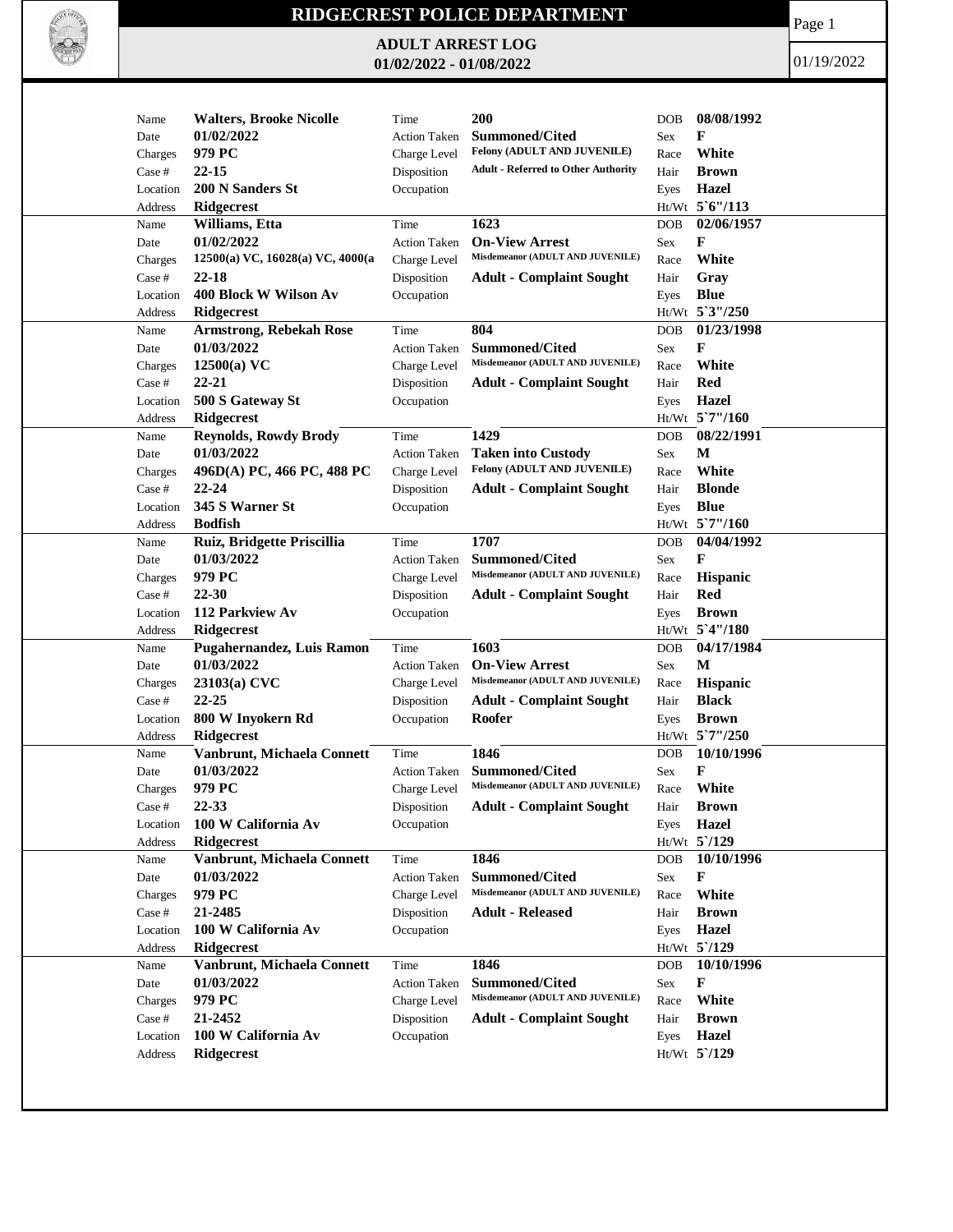| 1513<br>02/10/1992<br>Cann, Bobby Derrell Jr<br>Time<br><b>DOB</b><br>Name<br>01/04/2022<br><b>Taken into Custody</b><br>М<br>Date<br><b>Action Taken</b><br>Sex<br>Felony (ADULT AND JUVENILE)<br>273.5(A) PC, 273.6(A) PC, 594(B)<br><b>Black</b><br>Charge Level<br>Charges<br>Race<br>22-32<br><b>Black</b><br><b>Adult - Complaint Sought</b><br>Case #<br>Disposition<br>Hair<br>400 Block N Gold Canyon St<br><b>Brown</b><br>Location<br>Occupation<br>Eyes<br>Ht/Wt 5`7"/140<br><b>Ridgecrest</b><br>Address<br>831<br>08/13/1957<br><b>Flournoy, Tommy James</b><br>Time<br><b>DOB</b><br>Name<br>01/04/2022<br><b>Summoned/Cited</b><br>М<br>Date<br><b>Action Taken</b><br>Sex<br>Misdemeanor (ADULT AND JUVENILE)<br><b>Black</b><br>979 PC<br>Charges<br>Charge Level<br>Race<br>22-35<br><b>Black</b><br>Disposition<br><b>Adult - Released</b><br>Case #<br>Hair<br>1322 N Downs St<br>Occupation<br><b>Brown</b><br>Location<br>Eyes<br>Ht/Wt 6'2"/186<br>Ridgecrest<br>Address<br>1513<br>02/10/1992<br>Cann, Bobby Derrell Jr<br>Time<br><b>DOB</b><br>Name<br>M<br>01/04/2022<br>Date<br><b>Action Taken</b><br><b>Taken into Custody</b><br>Sex<br>Misdemeanor (ADULT AND JUVENILE)<br>979 PC<br><b>Black</b><br>Charge Level<br>Race<br>Charges<br>$22 - 41$<br><b>Adult - Referred to Other Authority</b><br><b>Black</b><br>Case #<br>Disposition<br>Hair<br>400 N Gold Canyon St<br><b>Brown</b><br>Location<br>Occupation<br>Eyes<br>Ht/Wt 5`7"/140<br><b>Ridgecrest</b><br>Address<br>12/04/1995<br>Ward, Marquise Dashon<br>1120<br>Time<br><b>DOB</b><br>Name<br>M<br>01/04/2022<br><b>On-View Arrest</b><br>Date<br><b>Action Taken</b><br>Sex<br>Misdemeanor (ADULT AND JUVENILE)<br><b>Black</b><br>11364(A) HS, 979 PC<br>Charge Level<br>Race<br>Charges<br>22-37<br><b>Black</b><br>Case #<br>Disposition<br><b>Adult - Complaint Sought</b><br>Hair<br>416 S China Lake Bl<br><b>Brown</b><br>Occupation<br>Location<br>Eyes<br>Ht/Wt 68"/250<br>Ridgecrest<br>Address<br>1148<br>01/05/1980<br><b>Stafstrom, Krista</b><br>Time<br><b>DOB</b><br>Name<br>01/04/2022<br><b>Summoned/Cited</b><br>F |  |
|----------------------------------------------------------------------------------------------------------------------------------------------------------------------------------------------------------------------------------------------------------------------------------------------------------------------------------------------------------------------------------------------------------------------------------------------------------------------------------------------------------------------------------------------------------------------------------------------------------------------------------------------------------------------------------------------------------------------------------------------------------------------------------------------------------------------------------------------------------------------------------------------------------------------------------------------------------------------------------------------------------------------------------------------------------------------------------------------------------------------------------------------------------------------------------------------------------------------------------------------------------------------------------------------------------------------------------------------------------------------------------------------------------------------------------------------------------------------------------------------------------------------------------------------------------------------------------------------------------------------------------------------------------------------------------------------------------------------------------------------------------------------------------------------------------------------------------------------------------------------------------------------------------------------------------------------------------------------------------------------------------------------------------------------------------------------------------------------------------------------------------------|--|
|                                                                                                                                                                                                                                                                                                                                                                                                                                                                                                                                                                                                                                                                                                                                                                                                                                                                                                                                                                                                                                                                                                                                                                                                                                                                                                                                                                                                                                                                                                                                                                                                                                                                                                                                                                                                                                                                                                                                                                                                                                                                                                                                        |  |
|                                                                                                                                                                                                                                                                                                                                                                                                                                                                                                                                                                                                                                                                                                                                                                                                                                                                                                                                                                                                                                                                                                                                                                                                                                                                                                                                                                                                                                                                                                                                                                                                                                                                                                                                                                                                                                                                                                                                                                                                                                                                                                                                        |  |
|                                                                                                                                                                                                                                                                                                                                                                                                                                                                                                                                                                                                                                                                                                                                                                                                                                                                                                                                                                                                                                                                                                                                                                                                                                                                                                                                                                                                                                                                                                                                                                                                                                                                                                                                                                                                                                                                                                                                                                                                                                                                                                                                        |  |
|                                                                                                                                                                                                                                                                                                                                                                                                                                                                                                                                                                                                                                                                                                                                                                                                                                                                                                                                                                                                                                                                                                                                                                                                                                                                                                                                                                                                                                                                                                                                                                                                                                                                                                                                                                                                                                                                                                                                                                                                                                                                                                                                        |  |
|                                                                                                                                                                                                                                                                                                                                                                                                                                                                                                                                                                                                                                                                                                                                                                                                                                                                                                                                                                                                                                                                                                                                                                                                                                                                                                                                                                                                                                                                                                                                                                                                                                                                                                                                                                                                                                                                                                                                                                                                                                                                                                                                        |  |
|                                                                                                                                                                                                                                                                                                                                                                                                                                                                                                                                                                                                                                                                                                                                                                                                                                                                                                                                                                                                                                                                                                                                                                                                                                                                                                                                                                                                                                                                                                                                                                                                                                                                                                                                                                                                                                                                                                                                                                                                                                                                                                                                        |  |
|                                                                                                                                                                                                                                                                                                                                                                                                                                                                                                                                                                                                                                                                                                                                                                                                                                                                                                                                                                                                                                                                                                                                                                                                                                                                                                                                                                                                                                                                                                                                                                                                                                                                                                                                                                                                                                                                                                                                                                                                                                                                                                                                        |  |
|                                                                                                                                                                                                                                                                                                                                                                                                                                                                                                                                                                                                                                                                                                                                                                                                                                                                                                                                                                                                                                                                                                                                                                                                                                                                                                                                                                                                                                                                                                                                                                                                                                                                                                                                                                                                                                                                                                                                                                                                                                                                                                                                        |  |
|                                                                                                                                                                                                                                                                                                                                                                                                                                                                                                                                                                                                                                                                                                                                                                                                                                                                                                                                                                                                                                                                                                                                                                                                                                                                                                                                                                                                                                                                                                                                                                                                                                                                                                                                                                                                                                                                                                                                                                                                                                                                                                                                        |  |
|                                                                                                                                                                                                                                                                                                                                                                                                                                                                                                                                                                                                                                                                                                                                                                                                                                                                                                                                                                                                                                                                                                                                                                                                                                                                                                                                                                                                                                                                                                                                                                                                                                                                                                                                                                                                                                                                                                                                                                                                                                                                                                                                        |  |
|                                                                                                                                                                                                                                                                                                                                                                                                                                                                                                                                                                                                                                                                                                                                                                                                                                                                                                                                                                                                                                                                                                                                                                                                                                                                                                                                                                                                                                                                                                                                                                                                                                                                                                                                                                                                                                                                                                                                                                                                                                                                                                                                        |  |
|                                                                                                                                                                                                                                                                                                                                                                                                                                                                                                                                                                                                                                                                                                                                                                                                                                                                                                                                                                                                                                                                                                                                                                                                                                                                                                                                                                                                                                                                                                                                                                                                                                                                                                                                                                                                                                                                                                                                                                                                                                                                                                                                        |  |
|                                                                                                                                                                                                                                                                                                                                                                                                                                                                                                                                                                                                                                                                                                                                                                                                                                                                                                                                                                                                                                                                                                                                                                                                                                                                                                                                                                                                                                                                                                                                                                                                                                                                                                                                                                                                                                                                                                                                                                                                                                                                                                                                        |  |
|                                                                                                                                                                                                                                                                                                                                                                                                                                                                                                                                                                                                                                                                                                                                                                                                                                                                                                                                                                                                                                                                                                                                                                                                                                                                                                                                                                                                                                                                                                                                                                                                                                                                                                                                                                                                                                                                                                                                                                                                                                                                                                                                        |  |
|                                                                                                                                                                                                                                                                                                                                                                                                                                                                                                                                                                                                                                                                                                                                                                                                                                                                                                                                                                                                                                                                                                                                                                                                                                                                                                                                                                                                                                                                                                                                                                                                                                                                                                                                                                                                                                                                                                                                                                                                                                                                                                                                        |  |
|                                                                                                                                                                                                                                                                                                                                                                                                                                                                                                                                                                                                                                                                                                                                                                                                                                                                                                                                                                                                                                                                                                                                                                                                                                                                                                                                                                                                                                                                                                                                                                                                                                                                                                                                                                                                                                                                                                                                                                                                                                                                                                                                        |  |
|                                                                                                                                                                                                                                                                                                                                                                                                                                                                                                                                                                                                                                                                                                                                                                                                                                                                                                                                                                                                                                                                                                                                                                                                                                                                                                                                                                                                                                                                                                                                                                                                                                                                                                                                                                                                                                                                                                                                                                                                                                                                                                                                        |  |
|                                                                                                                                                                                                                                                                                                                                                                                                                                                                                                                                                                                                                                                                                                                                                                                                                                                                                                                                                                                                                                                                                                                                                                                                                                                                                                                                                                                                                                                                                                                                                                                                                                                                                                                                                                                                                                                                                                                                                                                                                                                                                                                                        |  |
|                                                                                                                                                                                                                                                                                                                                                                                                                                                                                                                                                                                                                                                                                                                                                                                                                                                                                                                                                                                                                                                                                                                                                                                                                                                                                                                                                                                                                                                                                                                                                                                                                                                                                                                                                                                                                                                                                                                                                                                                                                                                                                                                        |  |
|                                                                                                                                                                                                                                                                                                                                                                                                                                                                                                                                                                                                                                                                                                                                                                                                                                                                                                                                                                                                                                                                                                                                                                                                                                                                                                                                                                                                                                                                                                                                                                                                                                                                                                                                                                                                                                                                                                                                                                                                                                                                                                                                        |  |
|                                                                                                                                                                                                                                                                                                                                                                                                                                                                                                                                                                                                                                                                                                                                                                                                                                                                                                                                                                                                                                                                                                                                                                                                                                                                                                                                                                                                                                                                                                                                                                                                                                                                                                                                                                                                                                                                                                                                                                                                                                                                                                                                        |  |
|                                                                                                                                                                                                                                                                                                                                                                                                                                                                                                                                                                                                                                                                                                                                                                                                                                                                                                                                                                                                                                                                                                                                                                                                                                                                                                                                                                                                                                                                                                                                                                                                                                                                                                                                                                                                                                                                                                                                                                                                                                                                                                                                        |  |
|                                                                                                                                                                                                                                                                                                                                                                                                                                                                                                                                                                                                                                                                                                                                                                                                                                                                                                                                                                                                                                                                                                                                                                                                                                                                                                                                                                                                                                                                                                                                                                                                                                                                                                                                                                                                                                                                                                                                                                                                                                                                                                                                        |  |
|                                                                                                                                                                                                                                                                                                                                                                                                                                                                                                                                                                                                                                                                                                                                                                                                                                                                                                                                                                                                                                                                                                                                                                                                                                                                                                                                                                                                                                                                                                                                                                                                                                                                                                                                                                                                                                                                                                                                                                                                                                                                                                                                        |  |
| Date<br><b>Action Taken</b><br>Sex                                                                                                                                                                                                                                                                                                                                                                                                                                                                                                                                                                                                                                                                                                                                                                                                                                                                                                                                                                                                                                                                                                                                                                                                                                                                                                                                                                                                                                                                                                                                                                                                                                                                                                                                                                                                                                                                                                                                                                                                                                                                                                     |  |
| Misdemeanor (ADULT AND JUVENILE)<br>979 PC<br>White<br>Charges<br>Charge Level<br>Race                                                                                                                                                                                                                                                                                                                                                                                                                                                                                                                                                                                                                                                                                                                                                                                                                                                                                                                                                                                                                                                                                                                                                                                                                                                                                                                                                                                                                                                                                                                                                                                                                                                                                                                                                                                                                                                                                                                                                                                                                                                 |  |
| 22-38<br><b>Adult - Complaint Sought</b><br><b>Blonde</b><br>Case #<br>Disposition<br>Hair                                                                                                                                                                                                                                                                                                                                                                                                                                                                                                                                                                                                                                                                                                                                                                                                                                                                                                                                                                                                                                                                                                                                                                                                                                                                                                                                                                                                                                                                                                                                                                                                                                                                                                                                                                                                                                                                                                                                                                                                                                             |  |
| 416 S China Lake Bl<br><b>Blue</b><br>Occupation<br>Location<br>Eyes                                                                                                                                                                                                                                                                                                                                                                                                                                                                                                                                                                                                                                                                                                                                                                                                                                                                                                                                                                                                                                                                                                                                                                                                                                                                                                                                                                                                                                                                                                                                                                                                                                                                                                                                                                                                                                                                                                                                                                                                                                                                   |  |
| Ht/Wt 5'6"/140<br>Ridgecrest<br>Address                                                                                                                                                                                                                                                                                                                                                                                                                                                                                                                                                                                                                                                                                                                                                                                                                                                                                                                                                                                                                                                                                                                                                                                                                                                                                                                                                                                                                                                                                                                                                                                                                                                                                                                                                                                                                                                                                                                                                                                                                                                                                                |  |
| 1524<br>08/12/1983<br><b>Stockton, Robert Jay</b><br>Time<br>Name<br><b>DOB</b>                                                                                                                                                                                                                                                                                                                                                                                                                                                                                                                                                                                                                                                                                                                                                                                                                                                                                                                                                                                                                                                                                                                                                                                                                                                                                                                                                                                                                                                                                                                                                                                                                                                                                                                                                                                                                                                                                                                                                                                                                                                        |  |
| 01/04/2022<br>M<br>Date<br><b>Action Taken</b><br><b>Taken into Custody</b><br>Sex                                                                                                                                                                                                                                                                                                                                                                                                                                                                                                                                                                                                                                                                                                                                                                                                                                                                                                                                                                                                                                                                                                                                                                                                                                                                                                                                                                                                                                                                                                                                                                                                                                                                                                                                                                                                                                                                                                                                                                                                                                                     |  |
| Misdemeanor (ADULT AND JUVENILE)<br>White<br>$415(1)$ PC<br>Charge Level<br>Race<br>Charges                                                                                                                                                                                                                                                                                                                                                                                                                                                                                                                                                                                                                                                                                                                                                                                                                                                                                                                                                                                                                                                                                                                                                                                                                                                                                                                                                                                                                                                                                                                                                                                                                                                                                                                                                                                                                                                                                                                                                                                                                                            |  |
| $22 - 42$<br><b>Blonde</b><br>Case #<br>Disposition<br><b>Adult - Complaint Sought</b><br>Hair                                                                                                                                                                                                                                                                                                                                                                                                                                                                                                                                                                                                                                                                                                                                                                                                                                                                                                                                                                                                                                                                                                                                                                                                                                                                                                                                                                                                                                                                                                                                                                                                                                                                                                                                                                                                                                                                                                                                                                                                                                         |  |
| 150 N China Lake Blvd<br>Unemployed<br><b>Blue</b><br>Location<br>Occupation<br>Eyes                                                                                                                                                                                                                                                                                                                                                                                                                                                                                                                                                                                                                                                                                                                                                                                                                                                                                                                                                                                                                                                                                                                                                                                                                                                                                                                                                                                                                                                                                                                                                                                                                                                                                                                                                                                                                                                                                                                                                                                                                                                   |  |
| Ht/Wt 61"/160<br>Address<br><b>Ridgecrest</b>                                                                                                                                                                                                                                                                                                                                                                                                                                                                                                                                                                                                                                                                                                                                                                                                                                                                                                                                                                                                                                                                                                                                                                                                                                                                                                                                                                                                                                                                                                                                                                                                                                                                                                                                                                                                                                                                                                                                                                                                                                                                                          |  |
| 1442<br>02/09/1996<br>Tolson, Samantha<br>Name<br>Time<br><b>DOB</b>                                                                                                                                                                                                                                                                                                                                                                                                                                                                                                                                                                                                                                                                                                                                                                                                                                                                                                                                                                                                                                                                                                                                                                                                                                                                                                                                                                                                                                                                                                                                                                                                                                                                                                                                                                                                                                                                                                                                                                                                                                                                   |  |
| 01/04/2022<br>Summoned/Cited<br>F<br>Sex<br>Date<br><b>Action Taken</b>                                                                                                                                                                                                                                                                                                                                                                                                                                                                                                                                                                                                                                                                                                                                                                                                                                                                                                                                                                                                                                                                                                                                                                                                                                                                                                                                                                                                                                                                                                                                                                                                                                                                                                                                                                                                                                                                                                                                                                                                                                                                |  |
| Misdemeanor (ADULT AND JUVENILE)<br>White<br>$12500(a)$ VC<br>Charge Level<br>Race<br>Charges                                                                                                                                                                                                                                                                                                                                                                                                                                                                                                                                                                                                                                                                                                                                                                                                                                                                                                                                                                                                                                                                                                                                                                                                                                                                                                                                                                                                                                                                                                                                                                                                                                                                                                                                                                                                                                                                                                                                                                                                                                          |  |
| 22-40<br><b>Brown</b><br>$\operatorname{Case}$ #<br>Disposition<br><b>Adult - Complaint Sought</b><br>Hair                                                                                                                                                                                                                                                                                                                                                                                                                                                                                                                                                                                                                                                                                                                                                                                                                                                                                                                                                                                                                                                                                                                                                                                                                                                                                                                                                                                                                                                                                                                                                                                                                                                                                                                                                                                                                                                                                                                                                                                                                             |  |
| <b>Hazel</b><br>400 N Gold Canyon St<br>Location<br>Occupation<br>Eyes                                                                                                                                                                                                                                                                                                                                                                                                                                                                                                                                                                                                                                                                                                                                                                                                                                                                                                                                                                                                                                                                                                                                                                                                                                                                                                                                                                                                                                                                                                                                                                                                                                                                                                                                                                                                                                                                                                                                                                                                                                                                 |  |
| Ht/Wt 5`10"/290<br><b>Trona</b><br>Address                                                                                                                                                                                                                                                                                                                                                                                                                                                                                                                                                                                                                                                                                                                                                                                                                                                                                                                                                                                                                                                                                                                                                                                                                                                                                                                                                                                                                                                                                                                                                                                                                                                                                                                                                                                                                                                                                                                                                                                                                                                                                             |  |
| 1051<br>White, Michael Dan<br>08/06/1963<br>Time<br><b>DOB</b><br>Name                                                                                                                                                                                                                                                                                                                                                                                                                                                                                                                                                                                                                                                                                                                                                                                                                                                                                                                                                                                                                                                                                                                                                                                                                                                                                                                                                                                                                                                                                                                                                                                                                                                                                                                                                                                                                                                                                                                                                                                                                                                                 |  |
| 01/05/2022<br>M<br><b>Taken into Custody</b><br>Date<br><b>Action Taken</b><br>Sex<br>Felony (ADULT AND JUVENILE)                                                                                                                                                                                                                                                                                                                                                                                                                                                                                                                                                                                                                                                                                                                                                                                                                                                                                                                                                                                                                                                                                                                                                                                                                                                                                                                                                                                                                                                                                                                                                                                                                                                                                                                                                                                                                                                                                                                                                                                                                      |  |
| 311.11 PC<br>White<br>Charge Level<br>Race<br>Charges<br><b>Adult - Referred to Other Authority</b>                                                                                                                                                                                                                                                                                                                                                                                                                                                                                                                                                                                                                                                                                                                                                                                                                                                                                                                                                                                                                                                                                                                                                                                                                                                                                                                                                                                                                                                                                                                                                                                                                                                                                                                                                                                                                                                                                                                                                                                                                                    |  |
| 21-3594<br>Disposition<br>Hair<br><b>Brown</b><br>Case #<br>1 Admin Circle                                                                                                                                                                                                                                                                                                                                                                                                                                                                                                                                                                                                                                                                                                                                                                                                                                                                                                                                                                                                                                                                                                                                                                                                                                                                                                                                                                                                                                                                                                                                                                                                                                                                                                                                                                                                                                                                                                                                                                                                                                                             |  |
| Occupation<br><b>Brown</b><br>Location<br>Eyes<br>Ht/Wt 6'2"/196                                                                                                                                                                                                                                                                                                                                                                                                                                                                                                                                                                                                                                                                                                                                                                                                                                                                                                                                                                                                                                                                                                                                                                                                                                                                                                                                                                                                                                                                                                                                                                                                                                                                                                                                                                                                                                                                                                                                                                                                                                                                       |  |
| <b>Ridgecrest</b><br>Address<br>936<br>Lee, Edward Justin<br>05/14/1986<br>Name                                                                                                                                                                                                                                                                                                                                                                                                                                                                                                                                                                                                                                                                                                                                                                                                                                                                                                                                                                                                                                                                                                                                                                                                                                                                                                                                                                                                                                                                                                                                                                                                                                                                                                                                                                                                                                                                                                                                                                                                                                                        |  |
| Time<br><b>DOB</b><br>01/05/2022<br>M<br><b>Taken into Custody</b><br>Date<br><b>Action Taken</b><br>Sex                                                                                                                                                                                                                                                                                                                                                                                                                                                                                                                                                                                                                                                                                                                                                                                                                                                                                                                                                                                                                                                                                                                                                                                                                                                                                                                                                                                                                                                                                                                                                                                                                                                                                                                                                                                                                                                                                                                                                                                                                               |  |
| Felony (ADULT AND JUVENILE)<br>10851(A) VC, 466 PC, Outside War<br>White<br>Charge Level<br>Race<br>Charges                                                                                                                                                                                                                                                                                                                                                                                                                                                                                                                                                                                                                                                                                                                                                                                                                                                                                                                                                                                                                                                                                                                                                                                                                                                                                                                                                                                                                                                                                                                                                                                                                                                                                                                                                                                                                                                                                                                                                                                                                            |  |
| 22-45<br>Disposition<br><b>Adult - Complaint Sought</b><br><b>Brown</b><br>Case #<br>Hair                                                                                                                                                                                                                                                                                                                                                                                                                                                                                                                                                                                                                                                                                                                                                                                                                                                                                                                                                                                                                                                                                                                                                                                                                                                                                                                                                                                                                                                                                                                                                                                                                                                                                                                                                                                                                                                                                                                                                                                                                                              |  |
| 400 W Inyokern Rd<br>Location<br>Occupation<br>Hazel<br>Eyes                                                                                                                                                                                                                                                                                                                                                                                                                                                                                                                                                                                                                                                                                                                                                                                                                                                                                                                                                                                                                                                                                                                                                                                                                                                                                                                                                                                                                                                                                                                                                                                                                                                                                                                                                                                                                                                                                                                                                                                                                                                                           |  |
| <b>Bakersfield</b><br>Ht/Wt 5'6"/167<br>Address                                                                                                                                                                                                                                                                                                                                                                                                                                                                                                                                                                                                                                                                                                                                                                                                                                                                                                                                                                                                                                                                                                                                                                                                                                                                                                                                                                                                                                                                                                                                                                                                                                                                                                                                                                                                                                                                                                                                                                                                                                                                                        |  |
| 1300<br>08/22/1991<br><b>Reynolds, Rowdy Brody</b><br>Name<br>Time<br><b>DOB</b>                                                                                                                                                                                                                                                                                                                                                                                                                                                                                                                                                                                                                                                                                                                                                                                                                                                                                                                                                                                                                                                                                                                                                                                                                                                                                                                                                                                                                                                                                                                                                                                                                                                                                                                                                                                                                                                                                                                                                                                                                                                       |  |
| 01/05/2022<br>M<br><b>Taken into Custody</b><br>Date<br><b>Action Taken</b><br>Sex                                                                                                                                                                                                                                                                                                                                                                                                                                                                                                                                                                                                                                                                                                                                                                                                                                                                                                                                                                                                                                                                                                                                                                                                                                                                                                                                                                                                                                                                                                                                                                                                                                                                                                                                                                                                                                                                                                                                                                                                                                                     |  |
| Felony (ADULT AND JUVENILE)<br>White<br>10851(A) VC, 496(A) PC<br>Charges<br>Charge Level<br>Race                                                                                                                                                                                                                                                                                                                                                                                                                                                                                                                                                                                                                                                                                                                                                                                                                                                                                                                                                                                                                                                                                                                                                                                                                                                                                                                                                                                                                                                                                                                                                                                                                                                                                                                                                                                                                                                                                                                                                                                                                                      |  |
| 22-50<br><b>Blonde</b><br>Disposition<br><b>Adult - Complaint Sought</b><br>Hair<br>Case #                                                                                                                                                                                                                                                                                                                                                                                                                                                                                                                                                                                                                                                                                                                                                                                                                                                                                                                                                                                                                                                                                                                                                                                                                                                                                                                                                                                                                                                                                                                                                                                                                                                                                                                                                                                                                                                                                                                                                                                                                                             |  |
| <b>190 S Goss</b><br><b>Blue</b><br>Location<br>Occupation<br>Eyes                                                                                                                                                                                                                                                                                                                                                                                                                                                                                                                                                                                                                                                                                                                                                                                                                                                                                                                                                                                                                                                                                                                                                                                                                                                                                                                                                                                                                                                                                                                                                                                                                                                                                                                                                                                                                                                                                                                                                                                                                                                                     |  |
| Ht/Wt 5`7"/160<br><b>Bodfish</b><br>Address                                                                                                                                                                                                                                                                                                                                                                                                                                                                                                                                                                                                                                                                                                                                                                                                                                                                                                                                                                                                                                                                                                                                                                                                                                                                                                                                                                                                                                                                                                                                                                                                                                                                                                                                                                                                                                                                                                                                                                                                                                                                                            |  |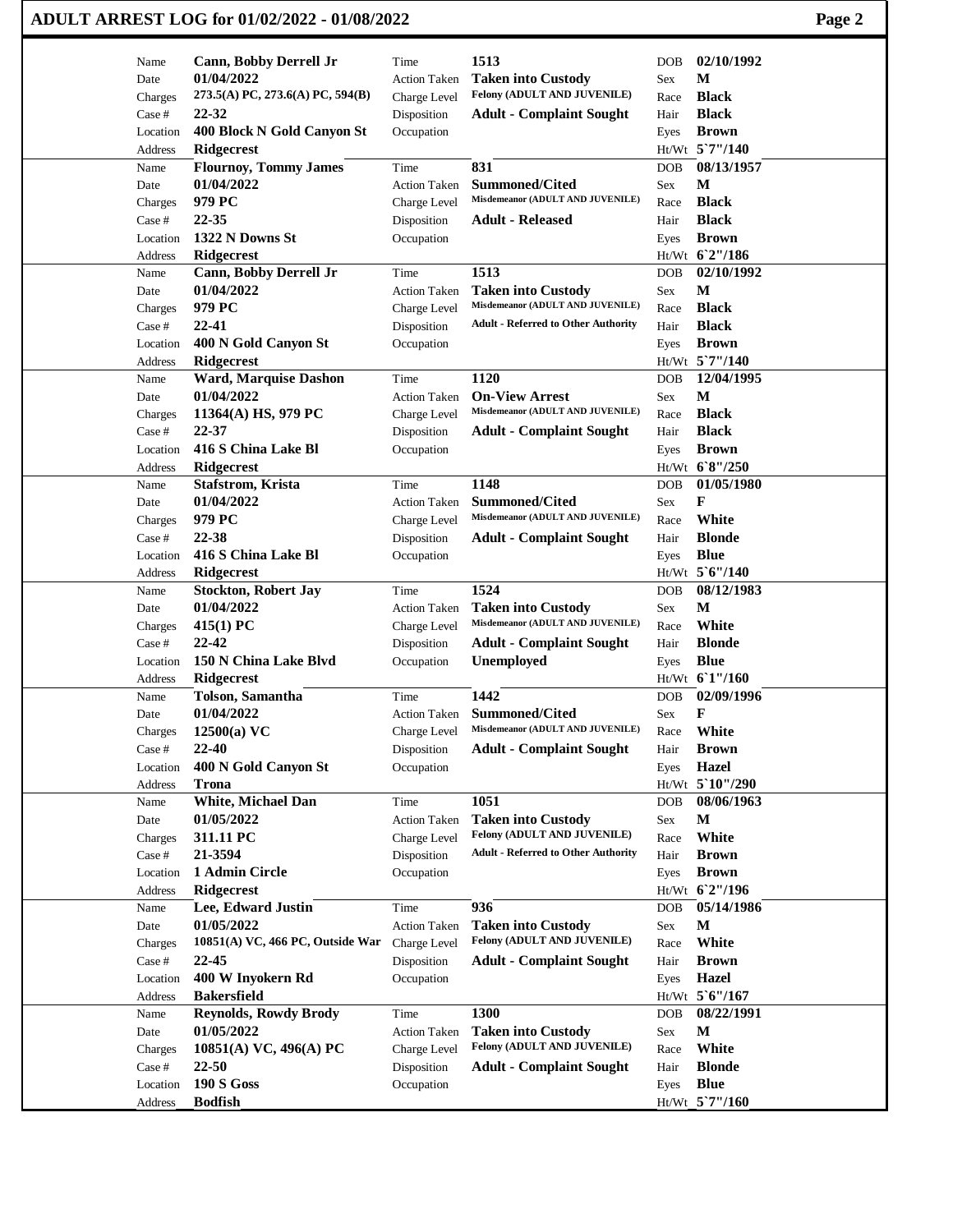| Name     | <b>Walker, Nicolas Bradford</b>             | Time                | 1057                                                     | <b>DOB</b> | 04/21/1998      |  |
|----------|---------------------------------------------|---------------------|----------------------------------------------------------|------------|-----------------|--|
| Date     | 01/05/2022                                  | <b>Action Taken</b> | <b>On-View Arrest</b>                                    | Sex        | M               |  |
| Charges  | 979 PC                                      | Charge Level        | Misdemeanor (ADULT AND JUVENILE)                         | Race       | White           |  |
| Case #   | 22-48                                       | Disposition         | <b>Adult - Complaint Sought</b>                          | Hair       | <b>Blonde</b>   |  |
| Location | 300 W Ridgecrest Bl                         | Occupation          | <b>Unemployed</b>                                        | Eyes       | <b>Blue</b>     |  |
| Address  | <b>Ridgecrest</b>                           |                     |                                                          |            | Ht/Wt 5`8"/175  |  |
| Name     | Leushen, Brandon Lee Edward                 | Time                | 1604                                                     | <b>DOB</b> | 08/07/1993      |  |
| Date     | 01/05/2022                                  | <b>Action Taken</b> | <b>On-View Arrest</b>                                    | Sex        | М               |  |
| Charges  | 14601.1(a) VC, 4462.5 VC                    | Charge Level        | Misdemeanor (ADULT AND JUVENILE)                         | Race       | White           |  |
| Case #   | 22-51                                       | Disposition         | <b>Adult - Complaint Sought</b>                          | Hair       | <b>Brown</b>    |  |
| Location | 800 W Reeves Av                             | Occupation          | Laborer                                                  | Eyes       | <b>Brown</b>    |  |
| Address  | <b>Ridgecrest</b>                           |                     |                                                          |            | Ht/Wt 5`9"/160  |  |
| Name     | <b>Cornelius, Jeffrey Robert</b>            | Time                | 1602                                                     | DOB        | 02/27/1988      |  |
| Date     | 01/05/2022                                  | <b>Action Taken</b> | <b>On-View Arrest</b>                                    | Sex        | M               |  |
| Charges  | 979 PC                                      | Charge Level        | Felony (ADULT AND JUVENILE)                              | Race       | White           |  |
| Case #   | $22 - 71$                                   | Disposition         | <b>Adult - Complaint Sought</b>                          | Hair       | <b>Brown</b>    |  |
| Location | 800 W Reeves St                             | Occupation          |                                                          | Eyes       | <b>Brown</b>    |  |
| Address  | <b>Ridgecrest</b>                           |                     |                                                          |            | Ht/Wt 6'/180    |  |
| Name     | Stanleyratto, Jonathan Edward Time          |                     | 1030                                                     | <b>DOB</b> | 09/02/1992      |  |
| Date     | 01/06/2022                                  | <b>Action Taken</b> | <b>On-View Arrest</b>                                    | Sex        | $\mathbf M$     |  |
| Charges  | $30305(A)(1)$ PC, 466 PC                    | Charge Level        | Felony (ADULT AND JUVENILE)                              | Race       | White           |  |
| Case #   | $22 - 57$                                   | Disposition         | <b>Adult - Complaint Sought</b>                          | Hair       | <b>Blonde</b>   |  |
| Location | 345 S Warner St                             | Occupation          |                                                          | Eyes       | <b>Blue</b>     |  |
| Address  | Ridgecrest                                  |                     |                                                          |            | Ht/Wt 5'6"/137  |  |
| Name     | Escobar, Maria                              | Time                | 829                                                      | <b>DOB</b> | 08/01/1967      |  |
| Date     | 01/06/2022                                  | <b>Action Taken</b> | <b>On-View Arrest</b>                                    | Sex        | F               |  |
| Charges  | $12500(a)$ VC                               | Charge Level        | Misdemeanor (ADULT AND JUVENILE)                         | Race       | Hispanic        |  |
| Case #   | 22-55                                       |                     |                                                          | Hair       | <b>Black</b>    |  |
|          |                                             | Disposition         | <b>Adult - Complaint Sought</b>                          |            | <b>Brown</b>    |  |
| Location | 100 E Ridgecrest Bl<br><b>Ridgecrest</b>    | Occupation          |                                                          | Eyes       | Ht/Wt 5'/160    |  |
| Address  |                                             |                     | 839                                                      |            | 07/14/1986      |  |
| Name     | <b>Wheeler, Eugene Junius</b><br>01/07/2022 | Time                |                                                          | <b>DOB</b> | M               |  |
| Date     |                                             | <b>Action Taken</b> | <b>Taken into Custody</b><br>Felony (ADULT AND JUVENILE) | Sex        |                 |  |
| Charges  | 979 PC, 979 PC                              | Charge Level        |                                                          | Race       | <b>Black</b>    |  |
| Case #   | $22 - 67$                                   | Disposition         | <b>Adult - Referred to Other Authority</b>               | Hair       | <b>Brown</b>    |  |
| Location | 200 W Haloid Av                             | Occupation          | None                                                     | Eyes       | <b>Brown</b>    |  |
| Address  | Ridgecrest                                  |                     |                                                          |            | Ht/Wt 5'11"/200 |  |
| Name     | <b>Wheeler, Eugene Junius</b>               | Time                | 839                                                      | <b>DOB</b> | 07/14/1986      |  |
| Date     | 01/07/2022                                  | <b>Action Taken</b> | <b>Taken into Custody</b>                                | Sex        | $\mathbf M$     |  |
| Charges  | 979 PC (M)                                  | Charge Level        | Misdemeanor (ADULT AND JUVENILE)                         | Race       | <b>Black</b>    |  |
| Case #   | 21-3072                                     | Disposition         | <b>Adult - Referred to Other Authority</b>               | Hair       | <b>Brown</b>    |  |
| Location | 200 W Haloid Ave                            | Occupation          | <b>None</b>                                              | Eyes       | <b>Brown</b>    |  |
| Address  | <b>Ridgecrest</b>                           |                     |                                                          |            | Ht/Wt 5'11"/200 |  |
| Name     | Doss, Angelique Doris                       | Time                | 1220                                                     | <b>DOB</b> | 02/10/1993      |  |
| Date     | 01/07/2022                                  | <b>Action Taken</b> | <b>On-View Arrest</b>                                    | Sex        | F               |  |
| Charges  | 979 PC                                      | Charge Level        | Misdemeanor (ADULT AND JUVENILE)                         | Race       | <b>Black</b>    |  |
| Case #   | 22-68                                       | Disposition         | <b>Adult - Complaint Sought</b>                          | Hair       | <b>Black</b>    |  |
| Location | 415 W Ridgecrest Bl #53                     | Occupation          |                                                          | Eyes       | <b>Brown</b>    |  |
| Address  | <b>Ridgecrest</b>                           |                     |                                                          |            | Ht/Wt 5`8"/160  |  |
| Name     | Johnson, Paul Michael                       | Time                | 730                                                      | DOB        | 06/23/1978      |  |
| Date     | 01/07/2022                                  | <b>Action Taken</b> | <b>CITATION ISSUED</b>                                   | Sex        | $\mathbf{M}$    |  |
| Charges  | 12500(a) VC, 979 PC                         | Charge Level        | Misdemeanor (ADULT AND JUVENILE)                         | Race       | White           |  |
| Case #   | 22-66                                       | Disposition         | <b>Adult - Released</b>                                  | Hair       | <b>Brown</b>    |  |
| Location | 100 W Drummond Av                           | Occupation          |                                                          | Eyes       | Green           |  |
| Address  | <b>Ridgecrest</b>                           |                     |                                                          |            | Ht/Wt 5'11"/160 |  |
| Name     | <b>Foust, Steven Louis II</b>               | Time                | 1557                                                     | <b>DOB</b> | 11/09/1976      |  |
| Date     | 01/07/2022                                  | <b>Action Taken</b> | <b>On-View Arrest</b>                                    | Sex        | $\mathbf{M}$    |  |
| Charges  | 460(B) PC, 496(A) PC                        | Charge Level        | Felony (ADULT AND JUVENILE)                              | Race       | White           |  |
| Case #   | 22-69                                       | Disposition         | <b>Adult - Released</b>                                  | Hair       | <b>Brown</b>    |  |
|          |                                             |                     |                                                          |            |                 |  |
| Location | 1054 Forest Knoll                           | Occupation          |                                                          | Eyes       | <b>Hazel</b>    |  |